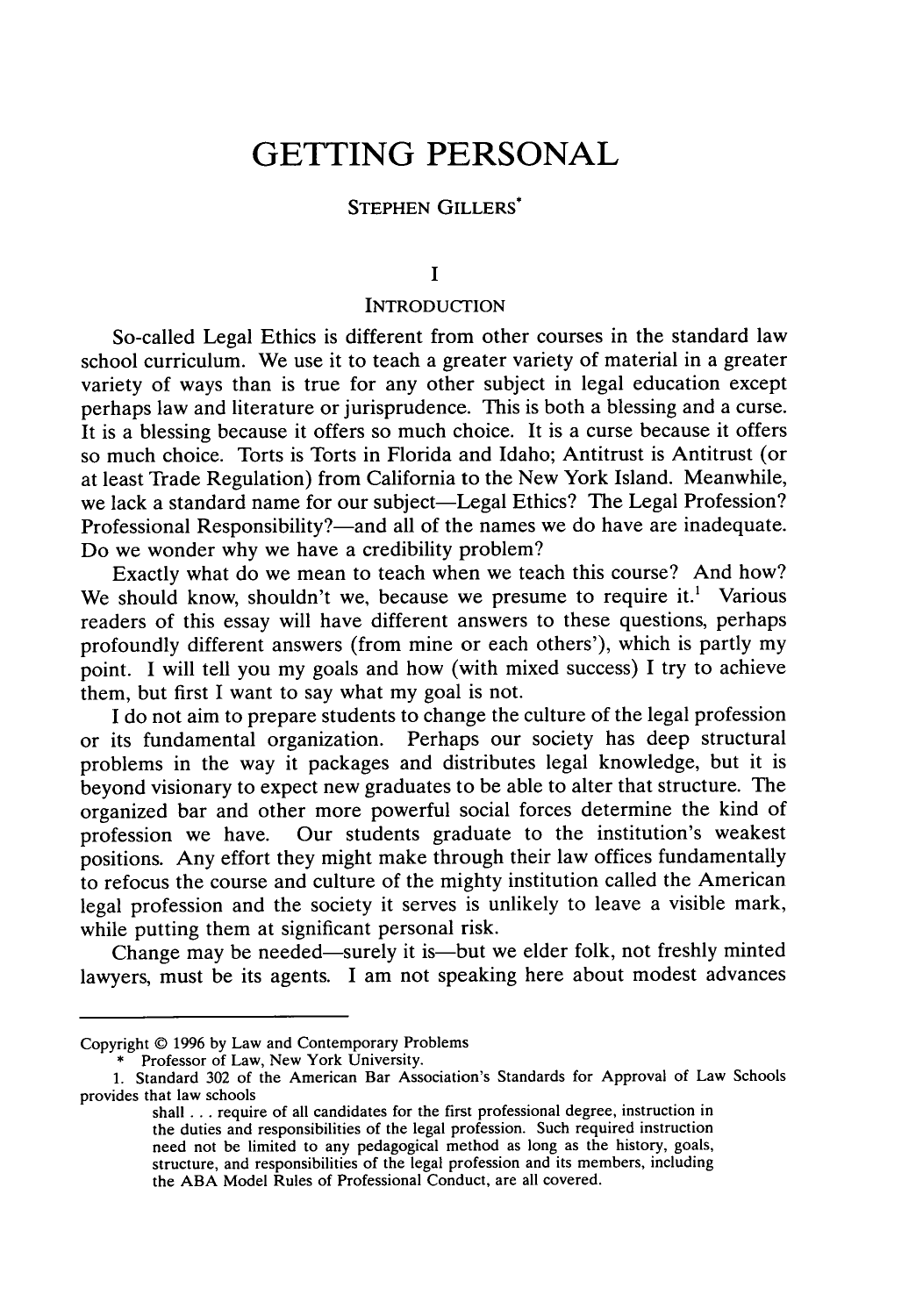such as encouraging a firm to have an enlightened family leave policy or urging a bar committee to support an ethics rule against discrimination in law practice. These are things new lawyers can, with some courage, seek to accomplish early in their careers. But let the lawyers with tenure, the lawyers who become judges, the lawyers in local and national legislatures, and the lawyers who manage bar associations and potent law firms assume responsibility for more fundamental reform. In the fullness of time, our students may come to be members of these groups and may, dimly remembering the lessons we taught them, work their influence to improve the profession we helped them join. I hope that happens. If so, fine. But I do not aim for it. I would not know how.

Let me be clear, however, that I do not suggest that our classes be free of normative content or that we must remain uncritical of rules and social assumptions about the bar's role. We can and should challenge convention in this course as in any other. But we must avoid excessive cynicism for three reasons. First, we must save time for other goals that belong in the course. Second, we do not want to depress our students unduly by overplaying what may look like or even be our own disaffection. And, third, we want to be heard.

This last reason requires a further word. To whom are we talking? Twentysomethings who are about, at long last, to start their professional careers after many years of schooling. If the undertone of our course is the intellectual dishonesty or moral vacuity of the enterprise our students are about to enter (for the privilege of which they paid us many dollars, spent much time, and assumed large debts), if we who rejected practice for academic life convey abiding disrespect for the people our students are on the cusp of becoming, we should expect them to tune us out in favor of messengers more congenial. Our students need to have hope and, truth be told, there is much about which to be hopeful.

#### II

## GOALS IN THE TEACHING OF ETHICS

Now to the goals of the course I teach and the way I try to accomplish them. This is no claim of success, only of effort. The goals are drawn from diverse experiences, which many share, plus one personal experience that may be unusual in our crowd: nearly a decade of practice before coming to teach. Less than five years out of law school, at age twenty-nine, I made the retrospectively terrifying decision (having opted to avoid bosses) to open my own law office in Manhattan, with no apparent source of clients. You learn fast that way.

So oriented by experience, I pursue four objectives in the teaching of legal ethics. First, I want to impress students with the special nature of their relationship to clients. This is the heart of legal practice, not all of it to be sure, but the heart from which so much else follows. The great majority of our students will spend all or most of their professional lives pursuing, through law, the goals of individual and entity clients. (I put to the side lawyers in non-law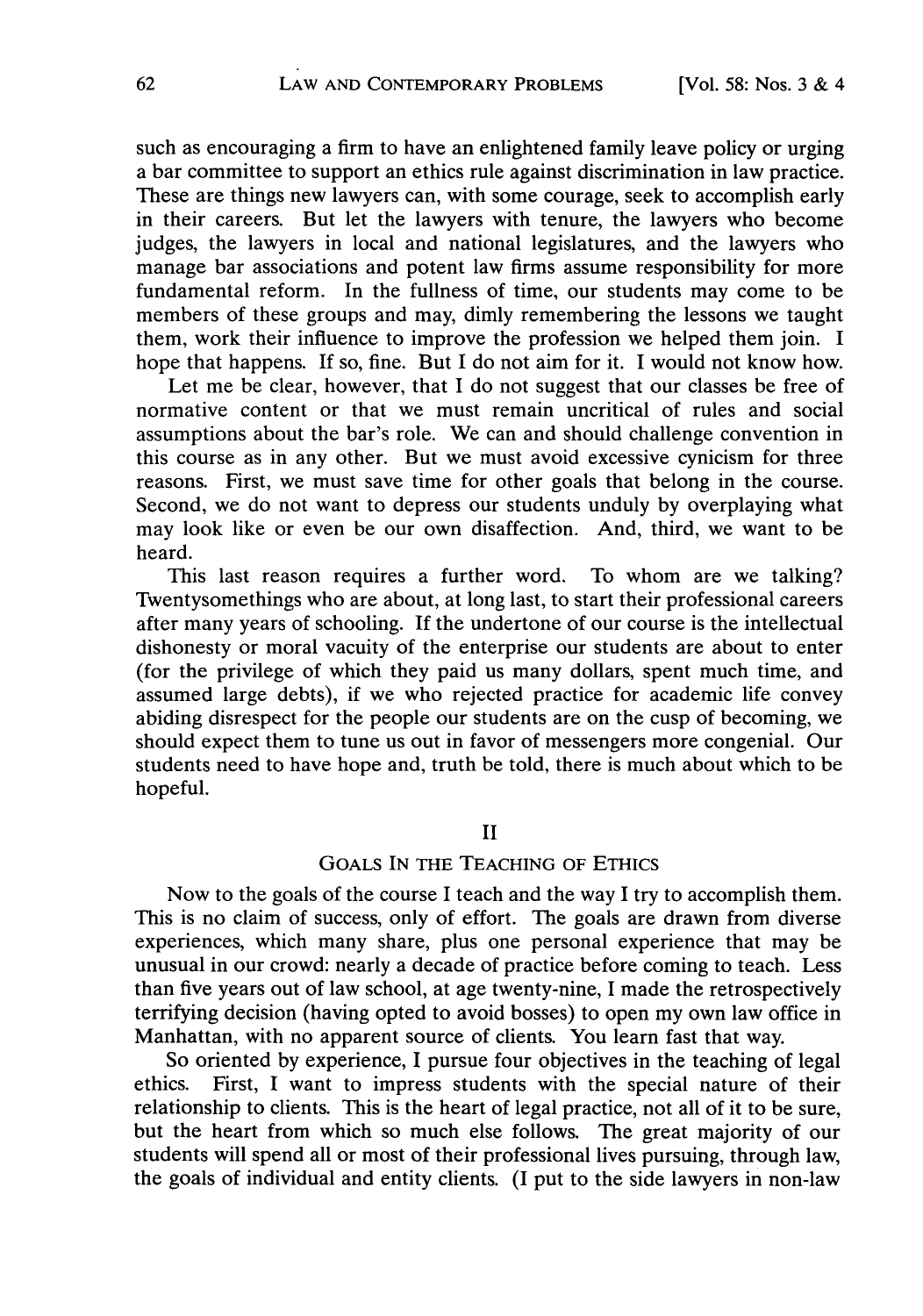jobs and government lawyers, mostly prosecutors, who have no client other than the policies of their office.) I spend a fair amount of time reviewing the demands of the fiduciary relationship. I emphasize that the very notion of being a lawyer presumes a client. I taught Agency Law for two years to learn more about the origins of the rules we teach. A client is not merely a convenient vehicle whose presence enables a lawyer to "do law" and earn money. No client, no lawyer.

Thus, I stress the need to care deeply about clients professionally regardless of what one may think of them personally. Lawyers can hate their clients as human beings, but as professionals they must have devotion. I talk at some length of the need to communicate with clients, to keep them informed, to respond to their anguish or pain. This all may sound elemental, but it is not. Not only is it not evident to new lawyers, but as I learned in ten years of practice, it is a truth that also eludes veteran lawyers. To encourage perspective, I urge students to substitute "patient" for "client."

My second goal: I want students to understand the rules that will daily govern their professional lives, whether as associates, partners, corporate counsel, government lawyers, judges, defense lawyers, prosecutors, trial lawyers, or transactional lawyers. I do not want to see their names in the advance sheets after "In the Matter **of.** . . **."** I cannot teach them to be honest if they are not, but I can teach them the details that constitute honesty, integrity, and loyalty in law practice. As we all know, the law of lawyering is growing exponentially more complex. Many rules are not intuitively obvious. They have to be learned.

In pursuing this second goal, I want to enable students to recognize professional responsibility issues that may arise in their working lives. I do not expect them to be able to identify issues precisely. I am satisfied if they are able, first, to hone some instinct that enables them to sense a danger zone ("Issue here! Proceed with caution.") and, second, to summon the research skills needed to clarify it. When the rules are ambiguous, as they often are, I want students to be able to identify the plausible alternatives and choose wisely from among them.

Achieving this second goal requires extensive classroom discussion. Students have to learn to be able to "talk" ethics. Ethics has a special language, just as torts, tax, and trusts do. But in legal ethics, talk is even more important because the subject is rules that will soon govern the behavior of the students themselves. This is personal. Ethics is about the "I" word. The first person singular. And the "I" should be each of them, not their professor. The less I talk the better (although I am not always able to keep that lesson in mind). I will sacrifice coverage for good conversation any day, or try to.

My third and fourth goals differ from the first two and receive less time. As my third goal, I want students to understand the organization, governance, and something of the history of the American legal profession. Who can sell "law?" Who can earn money from its sale? Rules limiting or forbidding unauthorized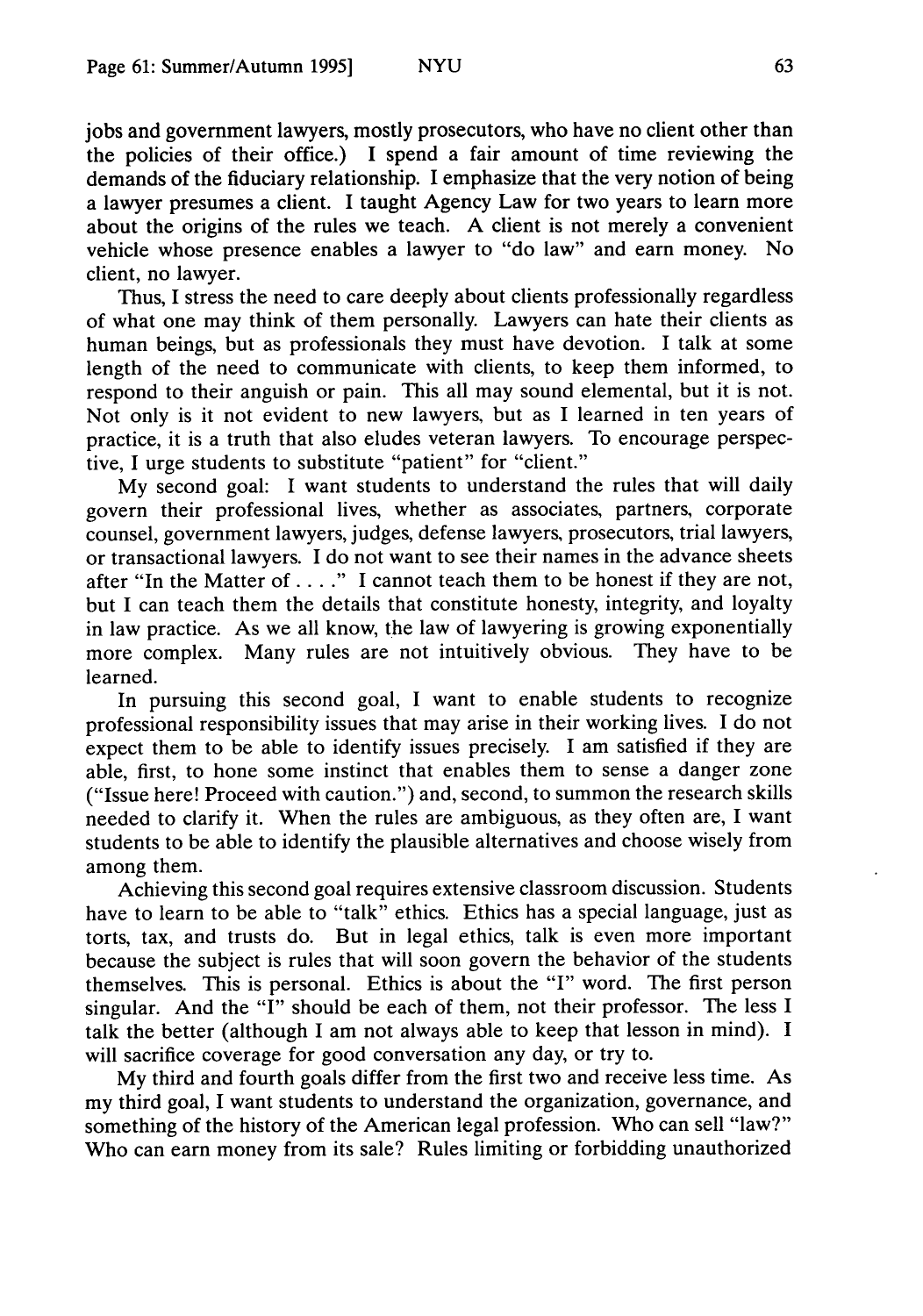law practice, nonlawyer equity ownership of law firms, ancillary law businesses, and division of fees between lawyers and non-lawyers all affect the cost and availability of legal services, as once did rules setting minimum fee schedules and rules forbidding lawyers to advertise. My casebook devotes all of one chapter and parts of a few other chapters to laws and rules governing the law marketplace.<sup>2</sup>

My fourth and final goal is to address issues of race and gender in law practice. Let me give several examples from among the video vignettes produced at my law school whose origins and pedagogical uses are more fully described in parts III and IV below. In one vignette, a female associate stops getting desirable assignments from a particular partner after she rejects his polite but persistent romantic overtures; in a second, a senior associate encounters a conflict between the demands of family life and the inflexible demands of her job; and in a third, a firm takes an associate off a big case because of fear that a female, Jewish lawyer will alienate a small-town southern jury.

I do not believe that it is essential to examine these questions in a legal ethics course. They are not bedrock topics like confidentiality and conflict of interests, so a respectable course could be taught without them. I choose to raise these topics for several reasons. First, our students will be affected by them. I know that is so because my hypotheticals draw on actual experiences, some from former students. Second, many jurisdictions have rules or case law dealing with discrimination and harassment in law practice.3 Violation of these authorities can bring serious penalties.4 Third, our students will someday be in positions to influence office policies on these matters. This is particularly true for the relentless conflict between family and work life.' Why not begin the discussion (and the personal reflection) now? Fourth, and I sometimes think most important, I want students to hear each other talk about these issues and to understand differing points of view.

## III

#### USE OF VIDEO VIGNETTES IN TEACHING LEGAL ETHICS

My first two goals and the final goal benefit from the use of dramatic video vignettes. I came to this realization slowly. I discovered early enough that

<sup>2.</sup> STEPHEN GILLERS, REGULATION OF LAWYERS: PROBLEMS OF LAW AND ETHICS 603-23, 637- 54, 661-73, 791-826 (4th ed. 1995) (dealing with admission to the bar, transient lawyers and multijurisdictional firms, unauthorized practice of law, and lay participation or investment in the law business).

*<sup>3.</sup> See, e.g.,* People v. Sharpe, 781 P.2d 659 (Colo. 1989) (public censure of prosecutor for using derogatory ethnic term); MINN. R. PROF. CONDUCT Rule 8.4(g) (1994).

<sup>4.</sup> For a dramatic case in which a young lawyer was censured for vulgar conduct at a deposition, see *In re* Schiff, 599 N.Y.S.2d 242 (N.Y. App. Div. 1993). The court's opinion in *Schiff* does not fully describe the underlying conduct, but the disciplinary committee's opinion does. It is reprinted in STEPHEN GILLERS, REGULATION OF LAWYERS: PROBLEMS OF LAW **AND** ETHICS 755-60 (4th ed. 1995).

<sup>5.</sup> That conflict is a basis for the "Jane Loring-Kraft" vignette, which is described and analyzed in Stephen Gillers, *The Case of Jane Loring-Kraft: Parent, Lawyer,* 4 GEO. **J.** LEGAL ETHICS 115 (1990).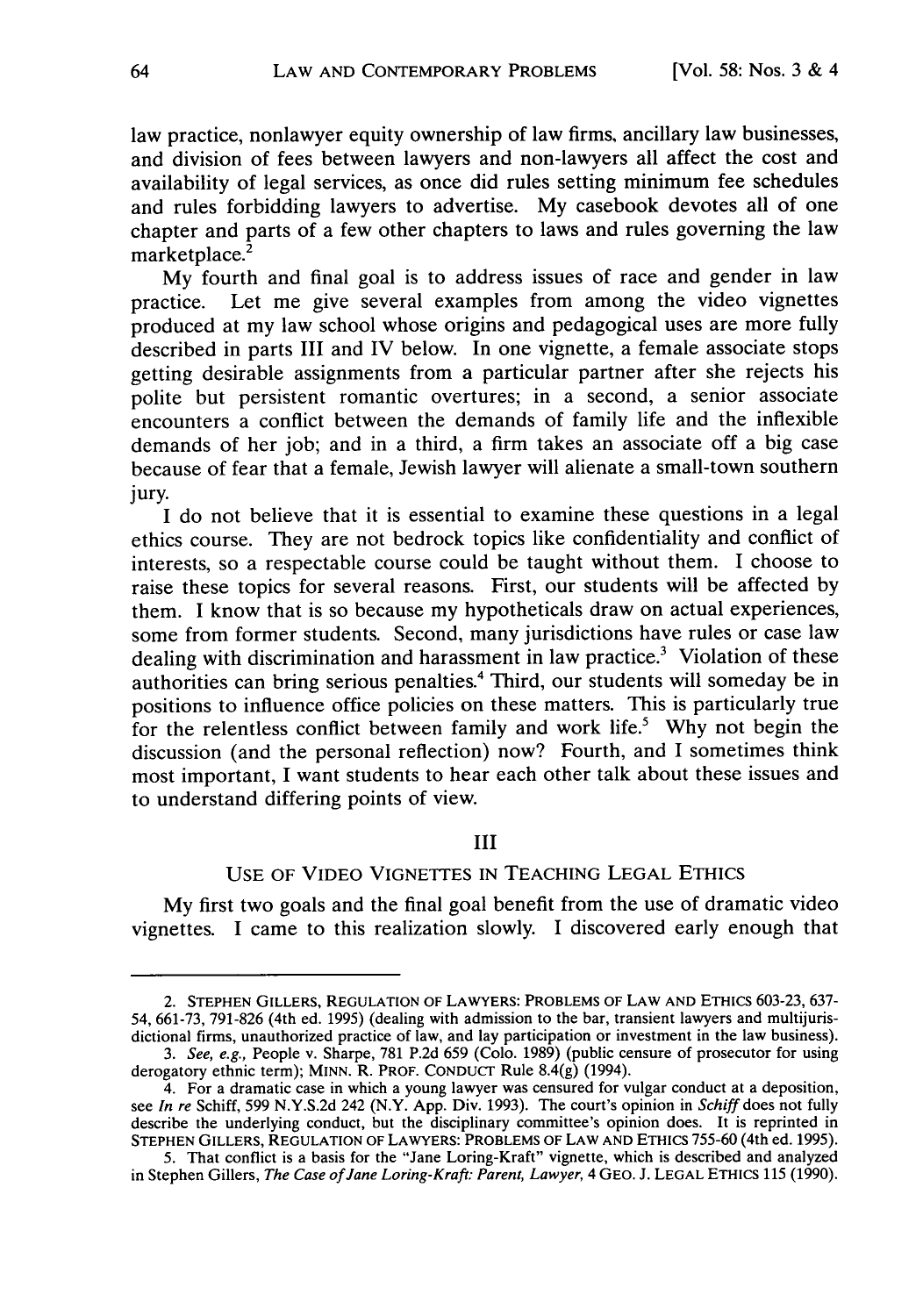teaching Legal Ethics was different from teaching any of the other courses I taught. Although my emphasis in the course might be described as the law of lawyering, the techniques that worked to teach the law of federal jurisdiction or even the law of evidence were less successful with the law governing lawyers.

Why was that? For one thing, issues of legal ethics spark passion in practicing lawyers that often eludes students. I understand why. Students are as yet uninvested in the profession. They lack clients. Lawyers, by contrast, can see the implication of particular rules for their clients, their practices, their firms, their status, and their incomes. Legal ethics is about stories—stories in which lawyers have the principal roles. Except for cases on admission to the bar, the stories we tell in courses on the legal profession rarely have students in prominent roles. To teach the rules without a story is to lose something important. Students will respond intellectually where practicing lawyers will respond personally.

I have long been attracted to William Carlos Williams's dictum that there are "no ideas but in things."6 I think that is especially true for Legal Ethics-the content of the course must be anchored in a thing, a story. Ethical issues need a real-world narrative. Legal ethics is a product of a special kind of human relationship, the one between lawyer and client (or the client's agent). We should not ignore that fact. Nor can we ignore the fact that human relationships encompass a subterranean world of emotion and instinct that can crowd any rule we may happen to produce in the antiseptic laboratories of our mind. Theory, here, will get us only so far. This stuff is personal.

"Personal" is the key word that distinguishes Legal Ethics from just about any other course in the curriculum. Legal ethics rules will govern our students as lawyers. Other courses teach students rules that govern their future clients. That is one step removed. But because the rules we teach will operate on students as lawyers, I encourage students to identify with the lawyers they are about to become and to address legal ethics issues not only intellectually, but personally. The way I try to do that is with stories.

Now, of course, we all tell stories in class, whatever we teach. We call them "fact patterns" or "hypotheticals." Perhaps we use these terms because our stories are often so puny. They are not true stories at all. "Lawyer Jones is retained by Clients Smith and Green, who ask her to . **. . ."** You have heard that one before. We end with, "Now, Mr. Miller, what would you advise?"

That does not cut it. It is not real. It does not go far enough toward duplicating the clutter and complexity of real professional dilemmas. Life is messy, ambiguous, harder to describe. And there are no people in these "hypotheticals," only names. (And usually the wrong names, too; they should be "Hawkins" and "Wong" and "Martinelli.") There are no relationships. There is no pain, no suffering, no anxiety, no threat to lawyer or client. No

<sup>6.</sup> W.C. WILLIAMS, *Paterson, in* SELECTED POEMS 262 (C. Tomlinson ed., 1985).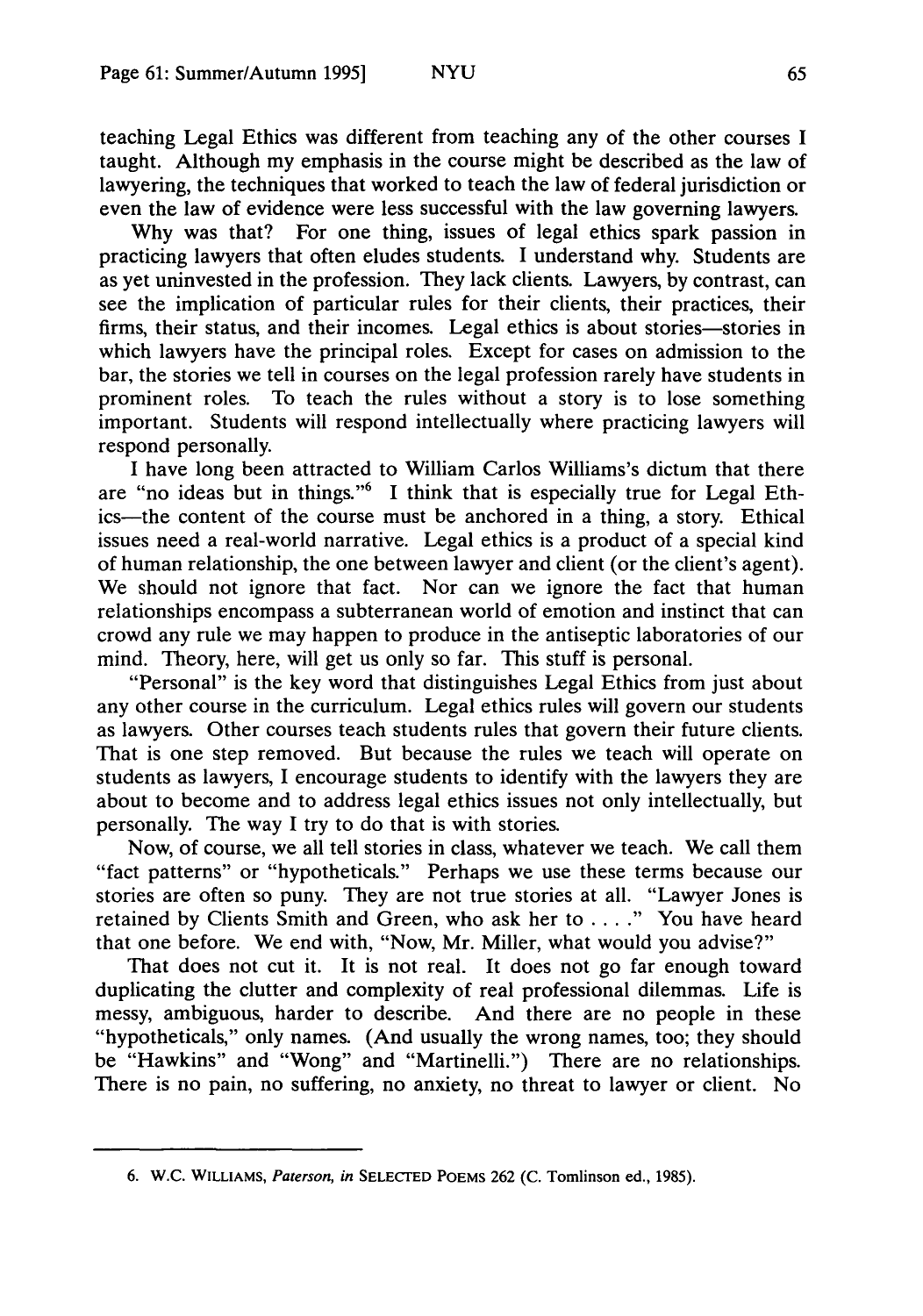mortgage to pay, credibility to assess, partners to worry about, courts to appease, adversary to confront. Nothing personal.

Lately, I have been thinking about the term "war stories." It is a pejorative term when used by law teachers. It describes what we do not want to occur in our classrooms. We especially worry that adjunct instructors, who have spent their professional lives practicing law, will be tempted to tell war stories about their experiences rather than teach law. I share that concern, but I think it can be overdone.

Every legal community circulates stories that may never get written down, at least not in their entirety. Few professions have a stronger oral tradition than law. War stories are a part of that tradition. Think of them as parables, which my dictionary defines as "a usu[ally] short fictitious story that illustrates a moral attitude or a religious principle."<sup>7</sup> War stories are not presented as fictitious, of course, but like "the fish I caught in the summer of '72," they tend to get embellished with the passage of time.

Embellished or not, war stories about legal ethics dilemmas are exactly what we should include in our classes. The fact that the story occurred, even in less exaggerated form, is a magnet for student attention. Furthermore, in telling the story, a teacher can present the legal ethics dilemma as it unfolded, not as a tidy appellate opinion might briefly and unambiguously retell it in retrospect. For these reasons, I try to collect war stories, sometimes through my own work,<sup>8</sup> but mostly by listening to the stories of other lawyers or by reading the legal press. While I rely on war stories, I am not a good enough storyteller and I have not collected enough to rely only on them. So I turned to video.

Who among us has not had this experience? After seeing lawyers in a television show or movie, students stop by to ask if the character they saw could do what he or she did and, if not, what the character should have done instead. It happened to me weekly when "L.A. Law" was broadcast. ("Can Arnie Becker do that?") Few of us are able to construct fact patterns or hypotheticals that spark the level of interest in legal ethics issues that popular culture can deliver when it is done well, which more and more often it is. $9$ 

One reason a professionally produced video works better than our classroom hypotheticals is that good actors with good dialogue will evoke a range of emotions, which then become part of the story. Like life. These are the very emotions that will confront our students when they become lawyers. Just as fiction can be truer than a "true" story, a television show or film or book about lawyers can be truer not only than the spare hypotheticals we bring to class, but truer even than the actual cases we ask students to read. The cases, while true, are lean, presenting the "facts" schematically, dryly, with all the juice gone. But "facts" do not confront the practicing lawyer that way. Further, appellate

<sup>7.</sup> WEBSTER'S **NEW COLLEGIATE DICTIONARY** 823 (8th ed. 1981).

*<sup>8.</sup> See* Stephen Gillers, *Against the Wall,* 43 **J. LEGAL** EDuc. 405 **(1993).**

*<sup>9.</sup> See* Stephen Gillers, *Taking* **L.A.** Law *More Seriously,* 98 YALE **L.J. 16 (1989).**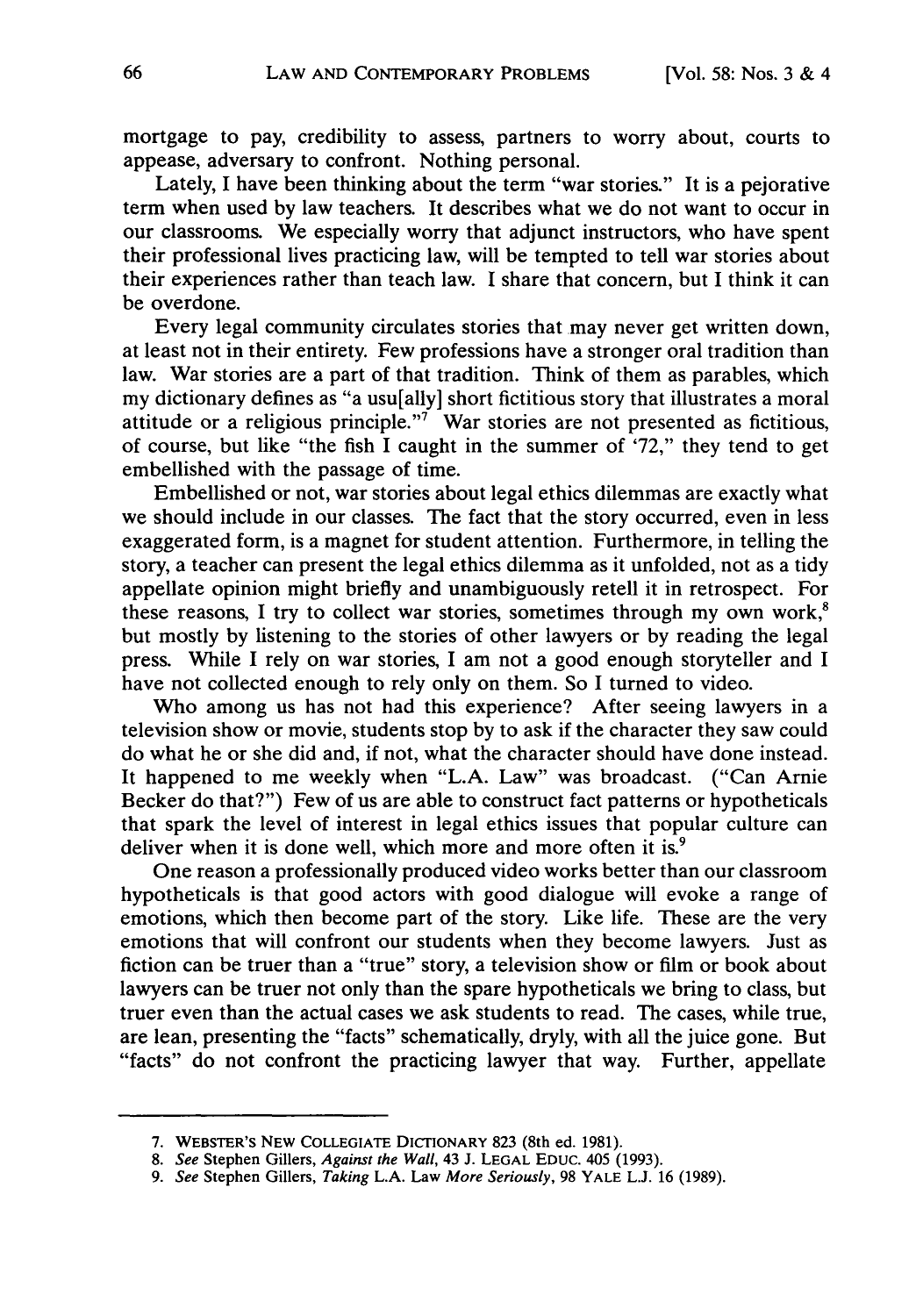decisions rarely recognize the human dimension of legal ethics issues. Amidst uncertainty in the facts, the rules, or both, one person is helping another person navigate a threatening world that the latter does not understand. Coming to terms with the human dimension is prerequisite to a lawyer's ability to detect and resolve an ethical issue and even to discuss what the governing rule should be. Legal Ethics may be two parts law, but it is also (at least) one part humanity. We ignore that ingredient at our peril.

For this reason, several years ago, I asked my generous dean to advance funds to produce a series of videos meant to depict legal ethics issues in a way more complex than my oral storytelling skills allowed. Across two summers, using real actors, $^{10}$  we made two videotapes containing a total of fifteen vignettes, nine the first summer and six the second. We eventually combined thirteen of the fifteen vignettes into a third tape. Sales of all three videotapes, mostly to law schools but also to law firms, enabled us to recoup costs fully and earn a profit larger than our original investment. We will use that profit to make another tape in 1996.<sup>11</sup>

The vignettes, which average about eight minutes each, have a limited purpose. They are intended to present legal ethics issues in a dramatic context. They offer a platform for discussion that I hope is richer than a law school professor's hypotheticals. Part of the richness comes from the emotion and skill of the actors, who confront ethical problems or react to apparent misconduct of others. The vignettes provide no answers. Classroom talk is supposed to do that. (There are teacher's notes, however.) The objective is solely to bring the depicted problems closer to real life, closer to home.<sup>12</sup>

The videos are merely pedagogical tools, a means, not an end. Through monologues in the first set and dialogues in the second, and through generally good acting, the vignettes enable instructors or discussion group leaders to ratchet up the intensity of the debate. The vignettes enable teachers to get the audience to an emotional plateau that hypotheticals, in my experience, lack the capacity to deliver.

<sup>10.</sup> The most enjoyable part of the video production was to see skilled actors turning roles and dialogue into characters, creating three dimensional people from a one-dimensional script. New York is an ideal place to find actors looking for work. Our notice in *Backstage,* offering union rates, drew one thousand glossy photographs and resumes. About sixty were from lawyers who had switched to acting. We used some of the lawyers with much satisfaction. One applicant auditioned for the part of a senior partner in a corporate law firm. When he walked in, I exclaimed how well he fit the part. Well, yes, he said, that was because he was a senior partner of a corporate law firm. When he was sixty years old, he explained, he started taking acting jobs: summer stock, commercials, industrial videos. He had always wanted to act, but, with one thing or another, he could never afford the time. Now he could. We hired him.

<sup>11.</sup> We have sold about 225 copies of all three videos combined.

<sup>12.</sup> For a brief description of each vignette, see Deborah Rhode's bibliography in this issue. Deborah L. Rhode, *Annotated Bibliography of Materials on Teaching Legal Ethics,* LAW **& CONTEMP.** PROBS. 363 (Summer/Autumn 1995). Although the descriptions are inadequate to convey the quality of the acting, which varies, and the capacity of the particular vignette to generate debate, they do provide interested readers with a summary of the issues addressed.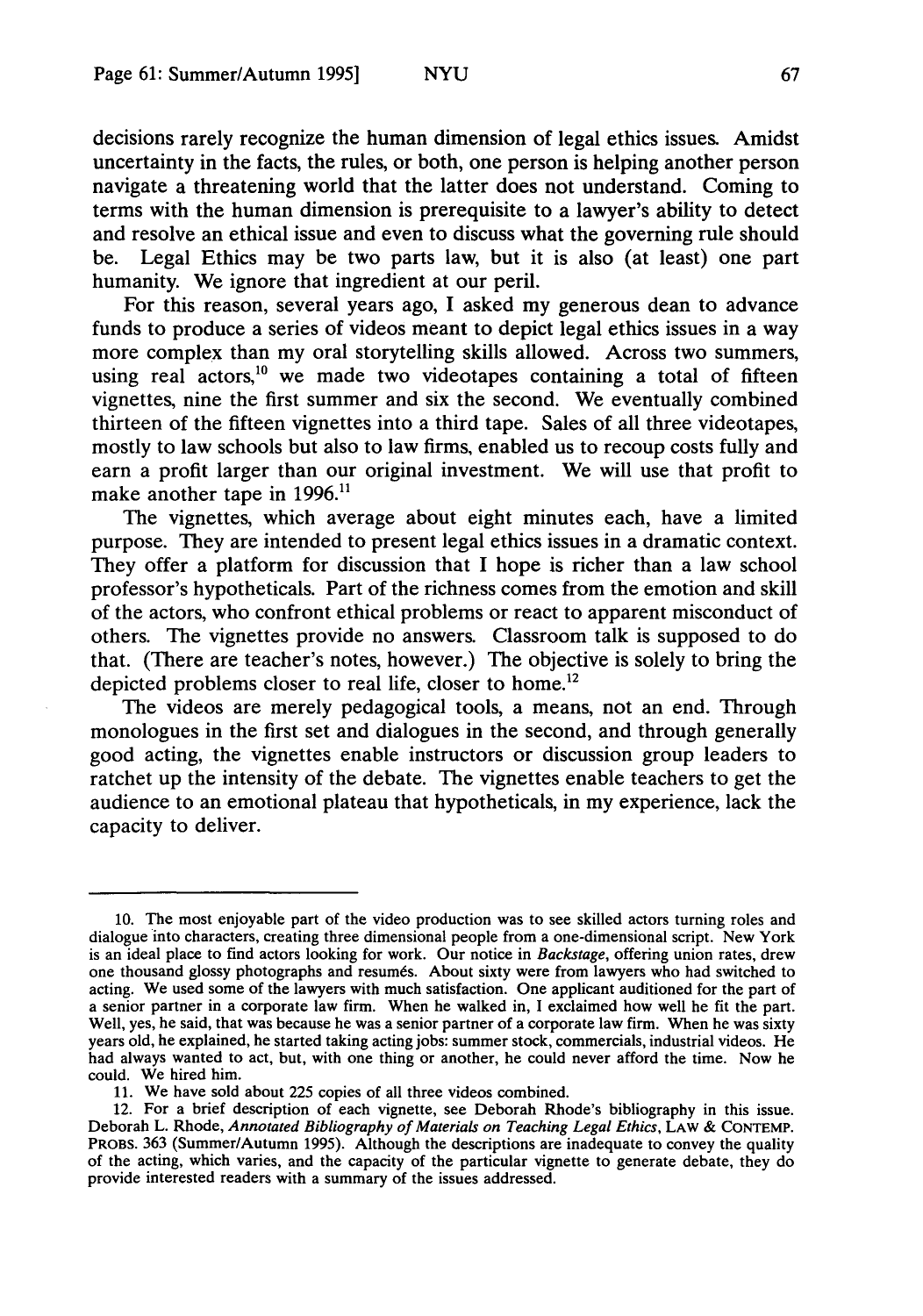That is when the work begins. It is the teacher's job to maintain the level of intensity. In my experience, that means continuing and extending the "performance." Teaching is, after all, a kind of performance. Some of us are more overt about it than others. But few if any of us stand in front of the class and read text in a monotone. Anything more is performance, from mild inflection of the voice at one extreme, to racing around the classroom engaging students directly at the other. It is toward this other extreme that the tapes provide a boost. Perhaps I should call them a tool for activist teaching, which is the kind of teaching  $\overline{I}$  think the legal ethics course generally deserves.

#### IV

# CLASSROOM RESPONSE TO VIDEO VIGNETIES

I find that I use my tapes best when I require students to react "in" rather than "to" the story. I resist their efforts to maintain distance. So after Karen Horowitz explains that she has been removed from a case about to go to trial in a small southern town because her firm feared local bias against a female Jewish lawyer, and after her boss offers the firm's justification, I may ask students to respond to Karen. Usually, the first answer goes something like this: "We should tell her that. . . **."** But that is not what I want. I want the student to talk to Karen directly. And so I interrupt and, approaching the student, say, "Look, I'm Karen. Tell me whether I am right or wrong and why. Talk to me." Or I might ask another student to play Karen and respond.

The tapes contain one pedagogical value that I had not anticipated. Most of the vignettes have more than a single issue buried in them. Indeed, some viewers found legitimate issues of which I was unaware. The tapes have density. They force students to listen to the speakers. Listening is an art. Some of us are better at it than others, but all lawyers must learn it. Students often miss issues because they do not listen closely. For example, one vignette is a first interview between a white-collar criminal defense lawyer and a Wall Street trader. The principal purpose of this vignette is to prompt discussion about whether it is appropriate for a lawyer to maintain "conscious ignorance" of a client's story. But the vignette has ancillary issues, too. For example, the lawyer casually mentions that a partner of his had previously done work for the trader's company. Is that a conflict? And the trader asks the lawyer about tape recording conversations with colleagues. Can the lawyer advise him to do so?

The more I use the videos, the more effectively I use them. One reason is that I know them better. A second is that my pedagogical skill with them improves. A third is that other viewers see themes, issues, and solutions that I missed but which then become part of my repertoire. These advantages permit me to show students how what they may have thought was a fairly simple matter, requiring little thought, is actually a good deal more complicated.

Let me offer an abbreviated example. In the Karen Horowitz video, mentioned above, Karen's firm has taken her off the trial team of a case on which she has been working for two years. It fears that a Jewish woman will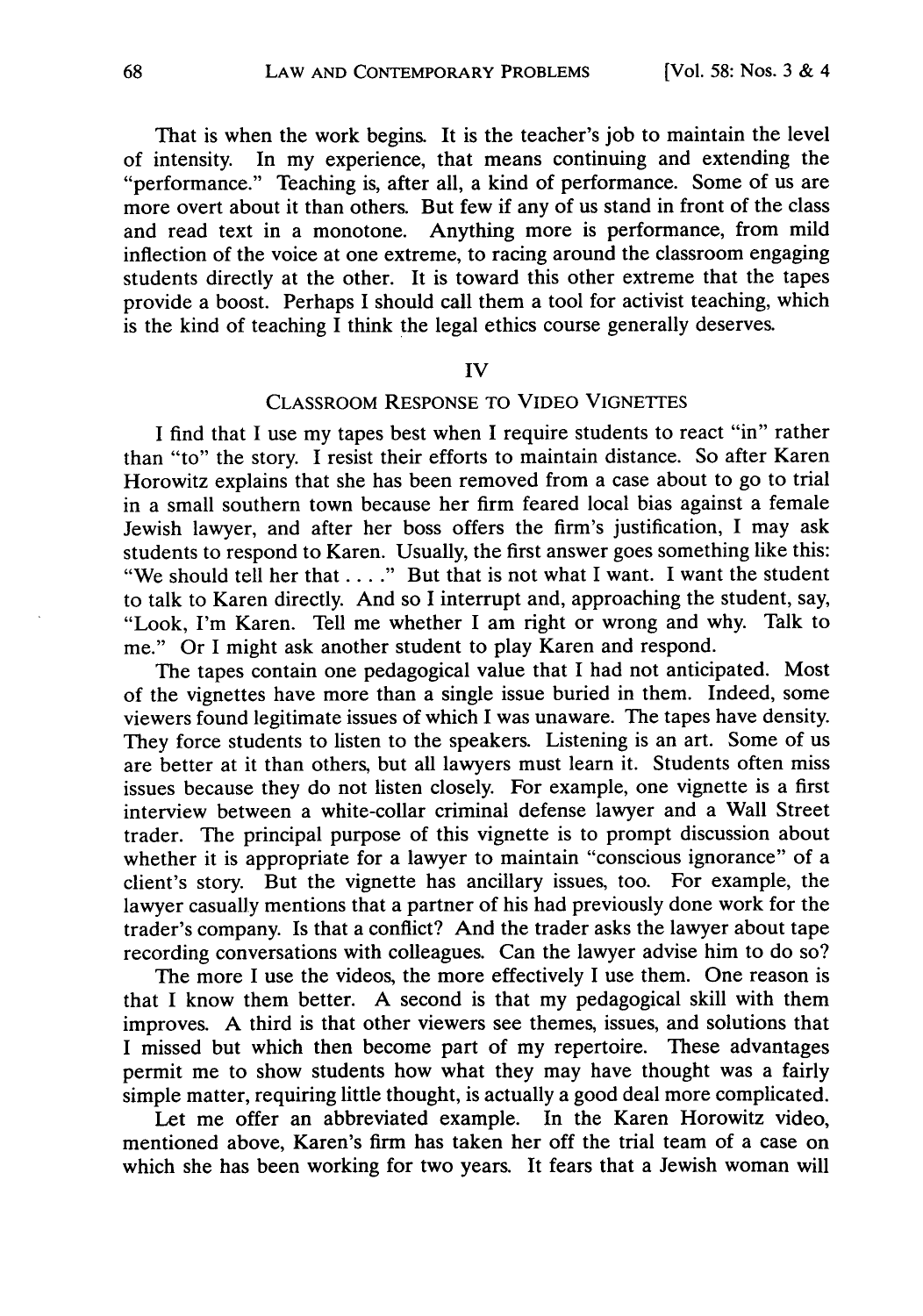antagonize a biased southern jury. The tape features Karen, speaking directly to the camera, describing the situation as she sees it, followed by the senior partner, J. Blair Thomas, who offers the firm's explanation, including demographic evidence about the county in which the case will be tried.

Almost always, the first students to speak side with Blair. They accept his claim that the firm cannot risk putting Karen before a biased small-town southern jury. The client stands to lose \$30 million. Karen should get real. When I ask how students know the jury is biased, they repeat Blair's evidence. But Blair may not be a reliable reporter. The tape provides reasons to doubt him. His evidence is conclusory and thin. Despite his protests, he does not seem to take Karen seriously. How certain should Blair be before he makes an assignment based on religion and gender? How certain would the students be?

I then ask students to assume that Blair is right after all. There is a risk. Most students will then say that Karen is wrong to complain. Perhaps so. But why? This question can be discussed in terms of rules governing conflict of interest between lawyers and clients. (I show the tape when I cover that material.) Perhaps Karen should subordinate her career interests to enhance her client's trial prospects. We discuss when, if ever, discrimination should be tolerated to avoid courtroom bias, when we do not tolerate it to appease the bias of customers or clients.

Blair is still likely to be ahead at this point (and maybe he should be-maybe he is right). So I then ask whether, if it is acceptable to remove Karen to avoid juror bias against the side with a Jewish woman lawyer, it is also acceptable (as Blair argues on the tape) to add a lawyer to the trial team to appeal to juror bias in favor of one's side? And I ask about the practice of hiring local counsel, an issue that arises on the tape as well.

Next, I tell the class what happened to Karen after the tape ended. She was removed from the case. The firm won. Karen did well in other matters and advanced at the firm, but two years later her husband, who is a chemist, was offered a prestigious research position in the very same county in which Karen's firm had tried its case. When Karen interviewed with local firms there, she was told that although they would hire her, they could not send her into court on big cases for the very same reason that her former firm had removed her from its trial, a reason that most members of the class (or at least most who have spoken) will have supported. Karen is unemployable in the county for the work she is most qualified to do. How can we justify this result?

I conclude with an issue I had not recognized when I wrote the script. My colleague Tony Amsterdam has pointed out that, as it appears from the video, Blair and the client had reviewed the matter themselves and had decided to take Karen off the case. Then they gave her the news. Karen was not invited to participate in making the decision. Yet, until she was removed, Karen had been consulted as a member of the trial team on other tactical choices. Why not this one? Perhaps if she had been consulted, she could have provided a perspective Blair missed. Perhaps she would have been able to show Blair that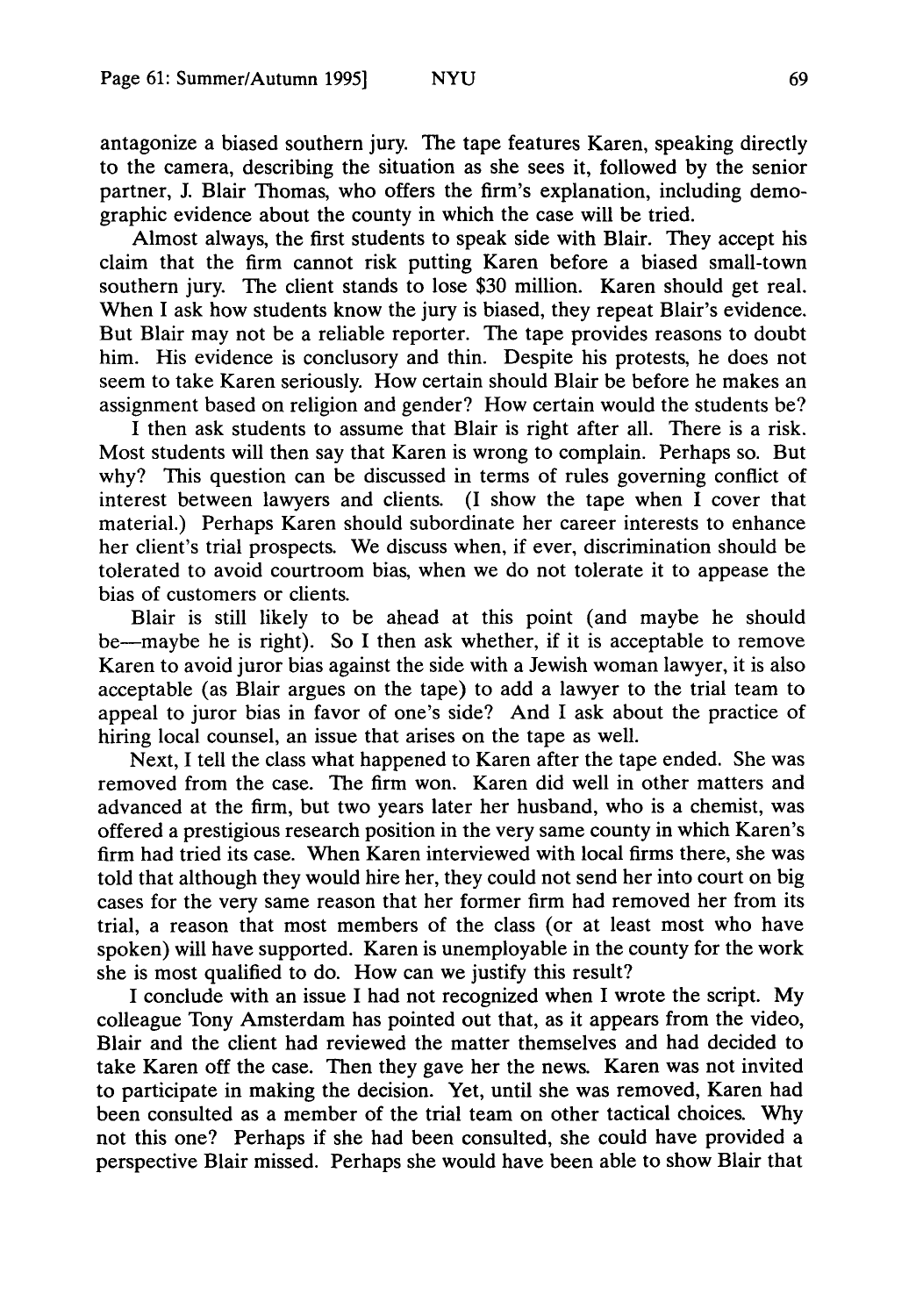his evidence of jury bias was unreliable. Even if the decision then went against her, perhaps she would have been better able to accept it.

The discussion can move in various directions. The one listed above is only an example. Students often surprise me, on this vignette and others, with insights that had not occurred to me. After the discussion has ended, the class will not have identified the "answer." No answer exists. The goal of the lesson is the discussion, not a solution. Even those who do not join the conversation hear it, react to the comments of others, and articulate positions amongst themselves.

V

## LAWYER **RESPONSE** TO **VIDEO VIGNETFES**

Showing the videos to lawyers often reaps stories I can then use as part of the discussion of the video. The Karen Horowitz tape elicited the following stories, among others.

A Chicago lawyer told me that he was representing a plaintiff in a big products liability case. On the first day of trial, while picking the jury, it became evident that one member of the panel would be a Korean-American. The next day, the defense firm had a Korean-American associate sitting at counsel table between the jury and the lead lawyer for the defense. The new associate had never worked on the case and, as far as the speaker knew, was not even a litigator.

A southern lawyer told me another story after seeing Karen Horowitz and siding with Blair. The second of the four names in the name of his prominent firm is obviously a Jewish name. Let's say it is "Levine." The firm tries cases in small cities throughout the South. Often, the opposing lawyer will dwell on the name of the firm, emphasizing "Levine" to the jury. My informant told me that his firm had considered changing its name to avoid this gambit, but it finally decided not to do so. Clients were aware of the problem and could make their decisions accordingly.

When a description of the Horowitz tape appeared in a legal publication, a West Coast lawyer called to tell me the following story, which I now use in class. His firm had represented a successful company for many years. The lawyer with daily responsibility for the client changed from time to time, as lawyers came and left the firm or turned their attention to different areas of practice. The president of the company was content with this arrangement. It came to pass that the firm assigned a new lawyer, a senior associate, to the client. The president, as was his custom with a change of lawyers, suggested lunch so they could meet. By coincidence, the president's wife had planned to have lunch at the same restaurant on the same day. Introductions were made. It happens that the associate was a very attractive woman, a fact that did not escape the notice of the president's wife. That night she told her husband, "Either she goes or I do." The next day the president called the senior partner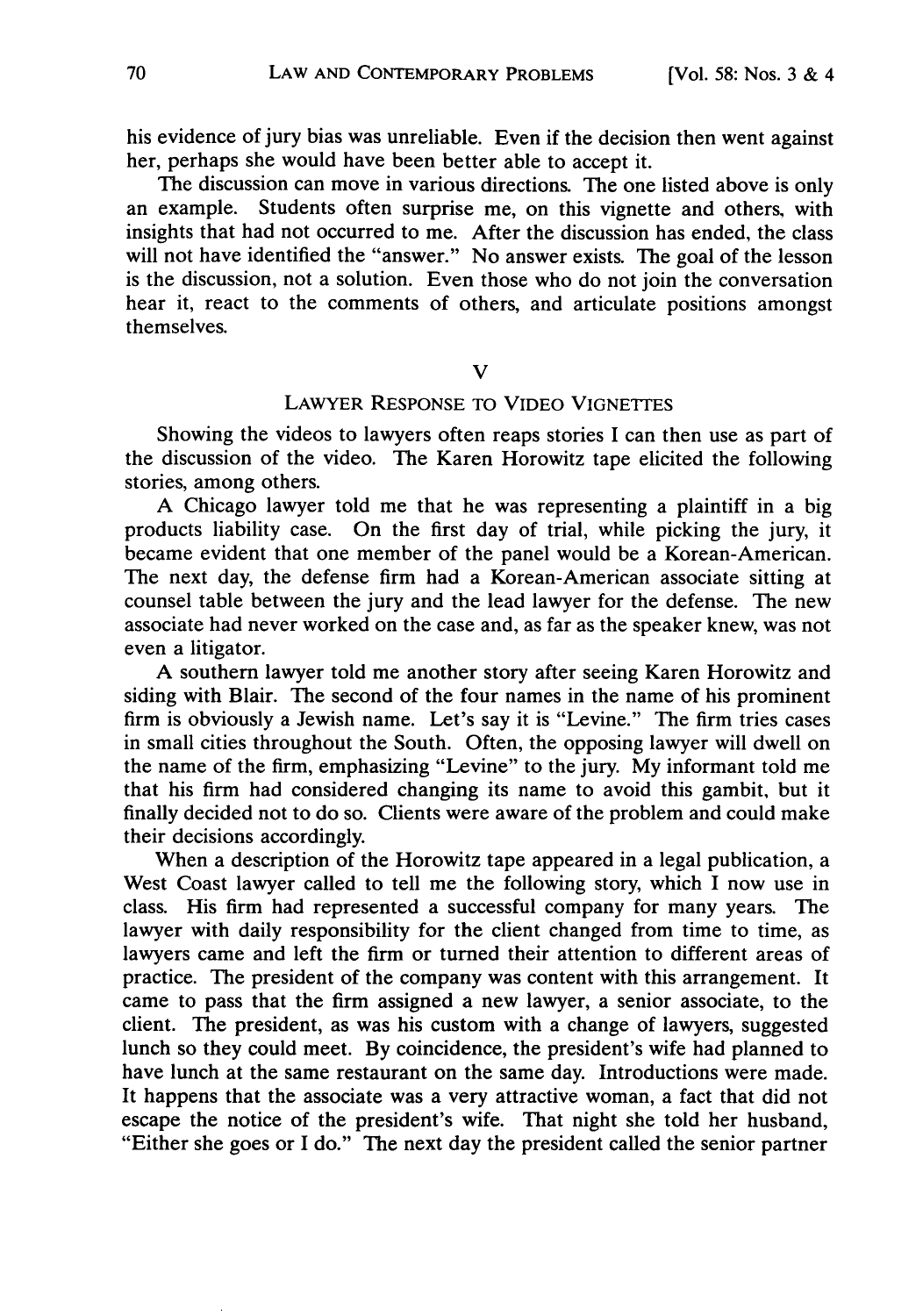of the law firm (the man who was telling me the story) and asked that a different lawyer be assigned to his company's matters. What should he do?

Other vignettes, especially when shown to lawyers, have yielded other good stories. I freely use them. In this way, showing the tapes can be like passing a magnet through a container of iron filings or tossing a baited hook into a stocked pond. The stories I collect are often far better than the modest tale that attracted them.

I do not want to burden this undertaking by claiming too much. The tapes have their limitations. I have only modest ability to create a scene and write credible dialogue. We shall never be able to afford Hollywood's production quality. The vignettes must be short or they will not be usable in a fifty-minute class. Some areas-malpractice and contingent fees, for example-are difficult to dramatize. Nevertheless, where they do work and where the teacher is willing to invest the energy, the tapes enliven the lesson and enhance the discussion. In a course like Legal Ethics, that achievement should be enough to earn us two thumbs up.

### VI

#### **CONCLUSION**

Even here, there is no free lunch. Whatever pedagogical advantage legal ethics videos may afford comes at a cost: credibility among one's peers. At many schools the subject already has stepchild status. One of my very own peers recently remarked that the study of legal ethics was a "wasteland." A dean I know told a new law teacher who had some interest in the area to "stay away from it" to avoid harming her tenure chances.

The use of video may exacerbate this low regard. Videos may appear to underscore the course's distance from theory and its proximity to practice. Yet it is away from practice and toward theory that legal academia has, of late, been striving so mightily to aspire. Who needs a poor distant relative to evoke memories of his modest roots?

I have two replies. The first is that the accusation that stories, whether presented through video or otherwise, trivialize theory is simply wrong. Storytelling and theory are not mutually exclusive. If they were, how could we explain literature, history, theology, and aesthetics? Rather, storytelling is an effective means by which one can bring theoretical ideas to life. Critical study of stories allows free movement between detail and theory, between the concrete and the ideological. Beginning with a story does not mean one must stop with one. No able teacher would do that.

My second reply defends the study of detail by relying on an obligation of the legal ethics course itself-competence. American law schools produce about